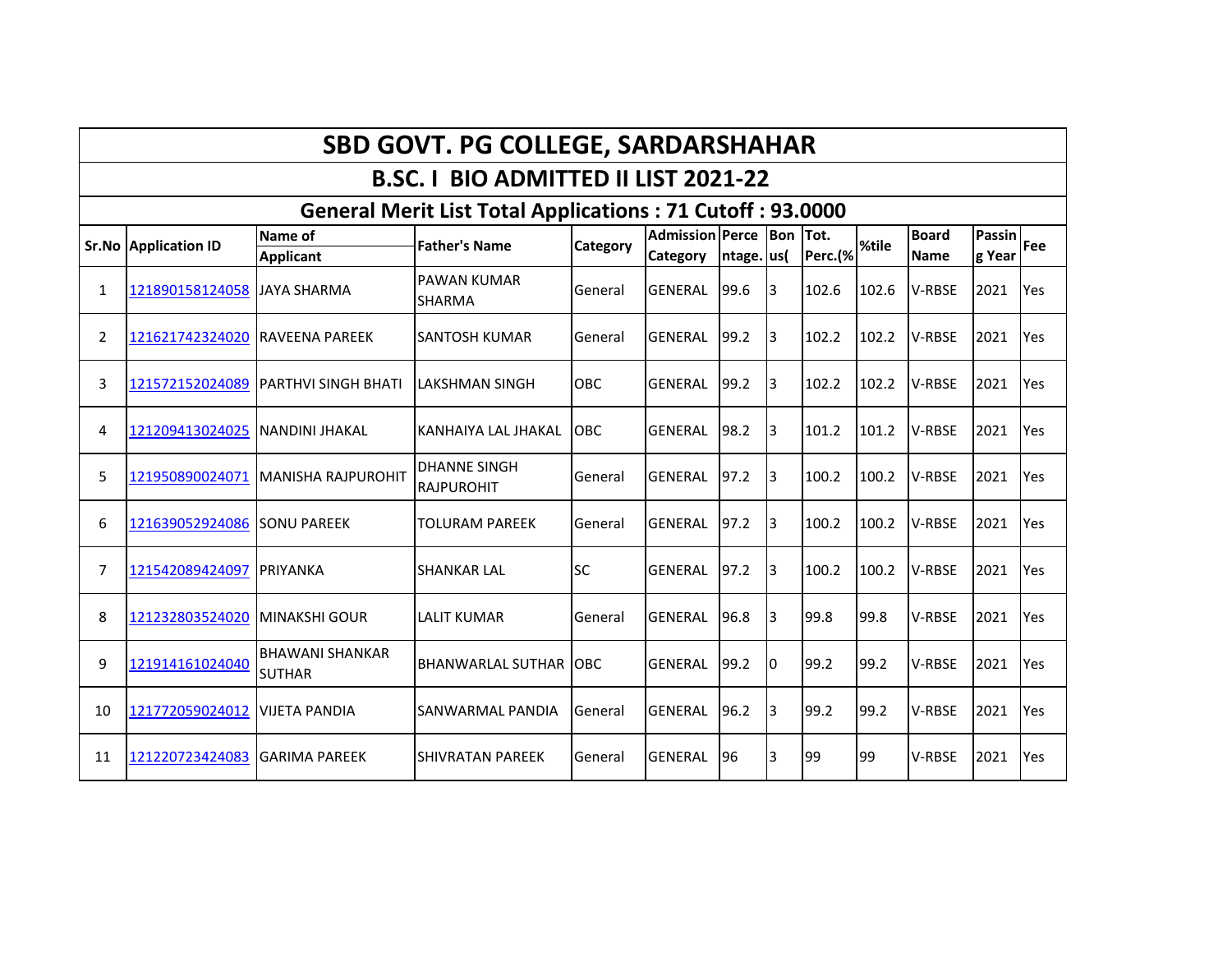| 12 | 121537855024053 | <b>VASUNDHARA</b>      | PRABHUDAYAL<br><b>TETARWAL</b> | <b>OBC</b> | <b>GENERAL</b> | 95.8 | <sup>3</sup> | 98.8 | 98.8 | <b>V-CBSE</b> | 2021 | Yes |
|----|-----------------|------------------------|--------------------------------|------------|----------------|------|--------------|------|------|---------------|------|-----|
| 13 | 121726659524035 | NISHA DADHICH          | <b>MANGI LAL DADHICH</b>       | General    | GENERAL        | 95.8 | l3           | 98.8 | 98.8 | <b>V-RBSE</b> | 2021 | Yes |
| 14 | 121921591524036 | IBHAWANI SHANKAR       | RAJENDRA KUMAR                 | General    | <b>GENERAL</b> | 98.6 | Iо           | 98.6 | 98.6 | <b>V-RBSE</b> | 2021 | Yes |
| 15 | 121573239824042 | <b>AYUSH CHOUDHARY</b> | OMPRAKASH<br><b>CHOUDHARY</b>  | <b>OBC</b> | <b>GENERAL</b> | 98.2 | 10           | 98.2 | 98.2 | V-RBSE        | 2021 | Yes |
| 16 | 121258386224087 | RISHIKA BOHARA         | ISUNEEL KUMAR<br><b>BOHARA</b> | General    | <b>GENERAL</b> | 94.8 | 13           | 97.8 | 97.8 | V-RBSE        | 2021 | Yes |
| 17 | 121698387924090 | <b>PRIYA SUTHAR</b>    | DAYARAM SUTHAR                 | OBC        | <b>GENERAL</b> | 94.8 | $\vert$ 3    | 97.8 | 97.8 | <b>V-RBSE</b> | 2021 | Yes |
| 18 | 121725018124068 | RANJANA SAINI          | <b>RAKESH SAINI</b>            | OBC        | <b>GENERAL</b> | 94.8 | $ 3\rangle$  | 97.8 | 97.8 | V-RBSE        | 2021 | Yes |
| 19 | 121265701224057 | <b>RADHIKA PAREEK</b>  | <b>TOLARAM</b>                 | General    | <b>GENERAL</b> | 94.8 | 13           | 97.8 | 97.8 | V-RBSE        | 2021 | Yes |
| 20 | 121680703924048 | <b>VISHAL SAINI</b>    | <b>ANAND KUMAR SAINI</b>       | OBC        | <b>GENERAL</b> | 97.2 | I0           | 97.2 | 97.2 | <b>V-RBSE</b> | 2021 | Yes |
| 21 | 121517799824040 | <b>VIDHA SUTHAR</b>    | <b>HARI NARAYAN</b>            | General    | <b>GENERAL</b> | 94.2 | 13           | 97.2 | 97.2 | V-RBSE        | 2021 | Yes |
| 22 | 121172048124013 | <b>POONAM KASWAN</b>   | <b>MAHAVEER PRASAD</b>         | <b>OBC</b> | GENERAL        | 93.8 | Iз           | 96.8 | 96.8 | V-RBSE        | 2021 | Yes |
| 23 | 121601926624029 | <b>MANISHA CHARAN</b>  | NORTAN DAN CHARAN              | <b>OBC</b> | <b>GENERAL</b> | 93.8 | 13           | 96.8 | 96.8 | <b>V-RBSE</b> | 2021 | Yes |
| 24 | 121639710624018 | <b>PINKI PAREEK</b>    | ISHIVLAL PANDIYA               | General    | <b>GENERAL</b> | 93.8 | $ 3\rangle$  | 96.8 | 96.8 | <b>V-RBSE</b> | 2021 | Yes |
| 25 | 121331511824091 | <b>RENU PAREEK</b>     | <b>BAJRANG LAL PAREEK</b>      | General    | <b>GENERAL</b> | 93.8 | 13           | 96.8 | 96.8 | V-RBSE        | 2021 | Yes |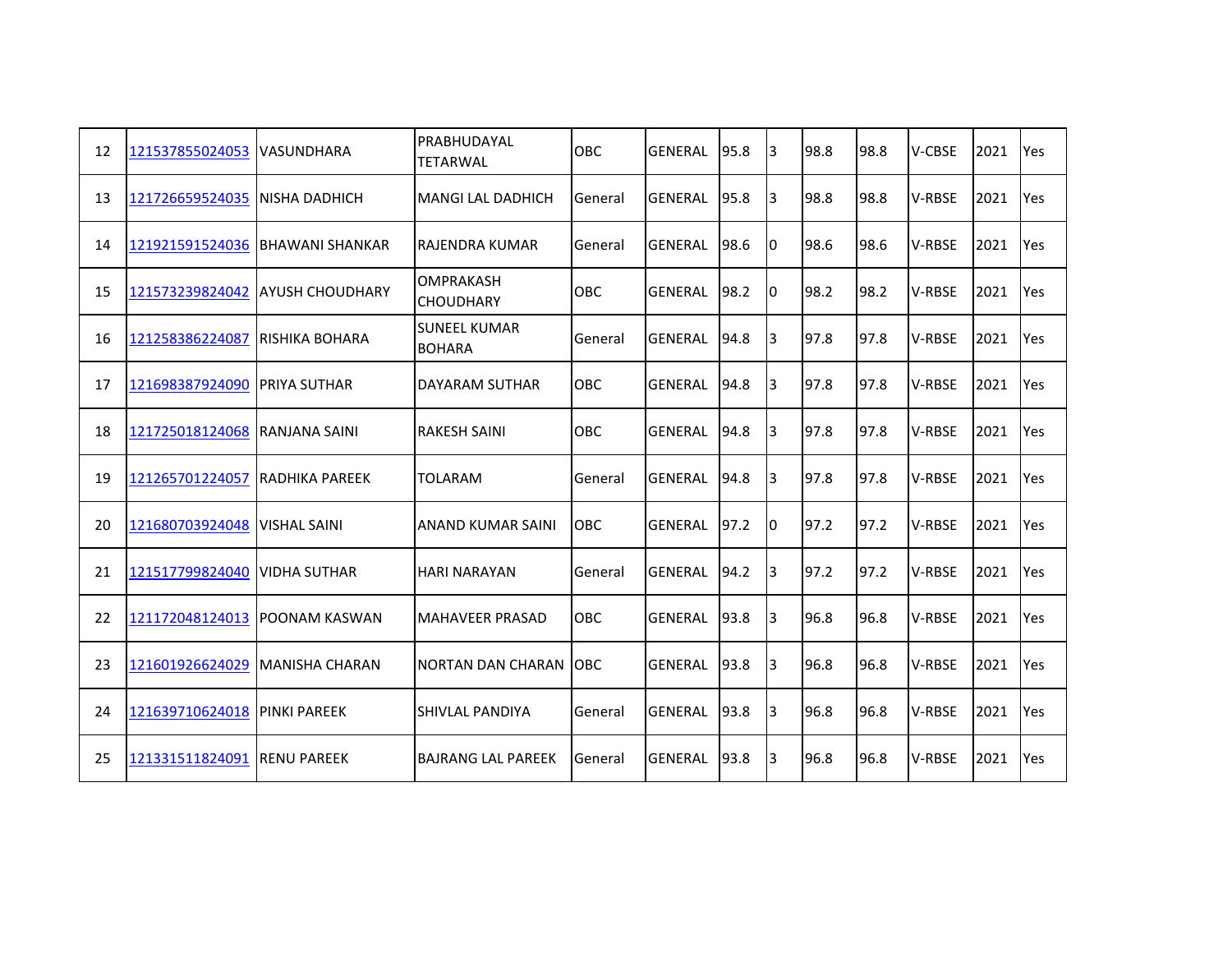| 26 | 121585582424029 | <b>MONIKA</b>                        | <b>OM PRAKASH</b>                   | <b>OBC</b> | <b>GENERAL</b> | 93.8 | 3   | 96.8 | 96.8 | V-RBSE        | 2021 | Yes |
|----|-----------------|--------------------------------------|-------------------------------------|------------|----------------|------|-----|------|------|---------------|------|-----|
| 27 | 121431847024072 | <b>RACHNA</b>                        | <b>GIRDHARI LAL</b>                 | OBC        | <b>GENERAL</b> | 93.8 | 3   | 96.8 | 96.8 | V-RBSE        | 2021 | Yes |
| 28 | 121176820824011 | INANU MEGHWAL                        | <b>MANGLA RAM</b><br><b>MEGHWAL</b> | <b>SC</b>  | <b>GENERAL</b> | 93.8 | 3   | 96.8 | 96.8 | V-RBSE        | 2021 | Yes |
| 29 | 121806952024018 | <b>IPRIYANKA SARAN</b>               | <b>RAJKUMAR SARAN</b>               | OBC        | <b>GENERAL</b> | 93.4 | I3  | 96.4 | 96.4 | V-RBSE        | 2021 | Yes |
| 30 | 121283557424070 | IMONIKA SHARMA                       | LAXMI NARAYAN                       | General    | <b>GENERAL</b> | 93.4 | 3   | 96.4 | 96.4 | V-RBSE        | 2021 | Yes |
| 31 | 121113437324088 | <b>SURESH KUMAR</b><br><b>JHORAD</b> | <b>SITA RAM</b>                     | OBC        | <b>GENERAL</b> | 96.2 | 0   | 96.2 | 96.2 | V-RBSE        | 2021 | Yes |
| 32 | 121335225324050 | <b>IMANISH PRAJAPAT</b>              | <b>RAJKARAN PRAJAPAT</b>            | <b>OBC</b> | <b>GENERAL</b> | 95.8 | Iо  | 95.8 | 95.8 | V-RBSE        | 2021 | Yes |
| 33 | 121897711924084 | <b>YOGESH</b>                        | <b>SHARWAN KUMAR</b>                | <b>OBC</b> | <b>GENERAL</b> | 95.8 | I0  | 95.8 | 95.8 | <b>V-RBSE</b> | 2021 | Yes |
| 34 | 121458459524060 | <b>RAMAVTAR</b>                      | <b>SANWAR MAL</b>                   | OBC        | <b>GENERAL</b> | 95.8 | IO. | 95.8 | 95.8 | V-RBSE        | 2021 | Yes |
| 35 | 121439842224064 | <b>MANOJ JAT</b>                     | <b>RAM NIRAN</b>                    | OBC        | <b>GENERAL</b> | 92.8 | 3   | 95.8 | 95.8 | V-RBSE        | 2021 | Yes |
| 36 | 121742343524093 | <b>MONIKA SAINI</b>                  | <b>ARJUN LAL SAINI</b>              | OBC        | <b>GENERAL</b> | 92.8 | 3   | 95.8 | 95.8 | V-RBSE        | 2021 | Yes |
| 37 | 121769488924013 | VIDHYA PAREEK                        | RAJENDRA PRASAD<br><b>PAREEK</b>    | General    | <b>GENERAL</b> | 92.6 | 3   | 95.6 | 95.6 | V-RBSE        | 2021 | Yes |
| 38 | 121661788624061 | ISHARDA JANGIR                       | POONAM CHAND<br><b>JANGIR</b>       | OBC        | <b>GENERAL</b> | 92.4 | 3   | 95.4 | 95.4 | V-RBSE        | 2021 | Yes |
| 39 | 121157006724027 | <b>NEHA PAREEK</b>                   | <b>BHAIRARAM PAREEK</b>             | General    | <b>GENERAL</b> | 92.4 | 3   | 95.4 | 95.4 | V-RBSE        | 2021 | Yes |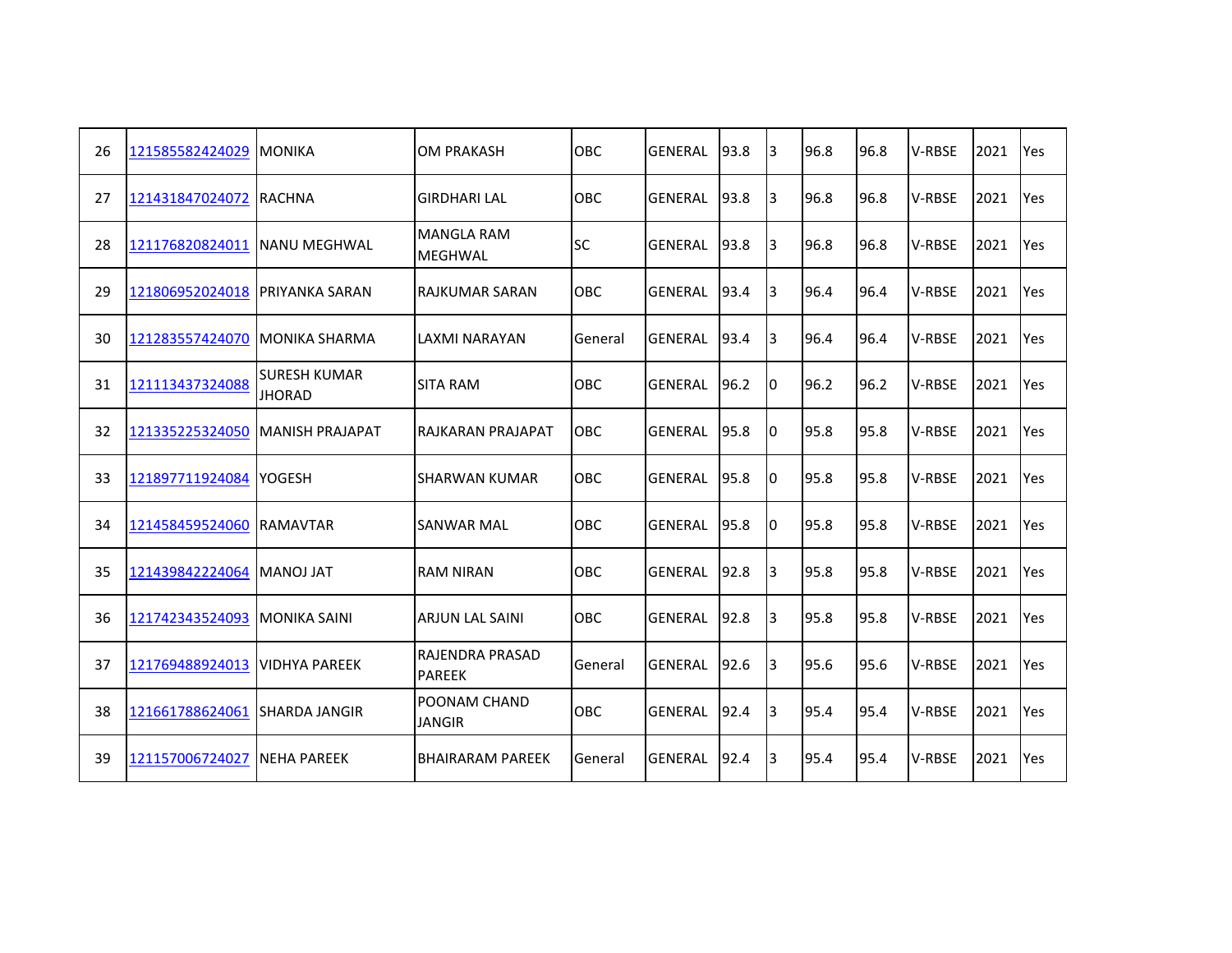| 40 | 121229465724064 | <b>KOMAL</b>         | <b>PUNAM CHAND</b>                    | General    | <b>GENERAL</b> | 92.4 | I3             | 95.4 | 95.4 | V-RBSE        | 2021 | Yes |
|----|-----------------|----------------------|---------------------------------------|------------|----------------|------|----------------|------|------|---------------|------|-----|
| 41 | 121540817024050 | <b>MONIKA SWAMI</b>  | DHARM PAL SWAMI                       | OBC        | <b>GENERAL</b> | 92.4 | 3              | 95.4 | 95.4 | V-RBSE        | 2021 | Yes |
| 42 | 121575849824085 | IDHEERAJ SHARMA      | INEMARAM SHARMA                       | General    | <b>GENERAL</b> | 95.2 | IО             | 95.2 | 95.2 | V-RBSE        | 2021 | Yes |
| 43 | 121427877224088 | <b>KALPANA</b>       | <b>KANHAIYA LAL</b>                   | OBC        | <b>GENERAL</b> | 92   | 3              | 95   | 95   | V-RBSE        | 2021 | Yes |
| 44 | 121663799724080 | KAMALESH KUMAR       | <b>PURKHA RAM</b>                     | OBC        | <b>GENERAL</b> | 94.8 | IО             | 94.8 | 94.8 | V-RBSE        | 2021 | Yes |
| 45 | 121585239424057 | DHAIRYA MEENA        | RAJENDRA KUMAR<br><b>MEENA</b>        | <b>ST</b>  | <b>GENERAL</b> | 94.8 | 10             | 94.8 | 94.8 | <b>V-RBSE</b> | 2021 | Yes |
| 46 | 121327628824054 | <b>MUBARIK BHATI</b> | IMO FARUK BHATI                       | <b>OBC</b> | <b>GENERAL</b> | 94.8 | Iо             | 94.8 | 94.8 | V-RBSE        | 2021 | Yes |
| 47 | 121388101824031 | gajanand sindhariya  | sitaram sindhariya                    | <b>OBC</b> | <b>GENERAL</b> | 94.8 | I0             | 94.8 | 94.8 | <b>V-RBSE</b> | 2021 | Yes |
| 48 | 121241983624053 | <b>MAYA KUMARI</b>   | <b>CHUNNI LAL</b><br><b>KARWASARA</b> | OBC        | <b>GENERAL</b> | 91.8 | l3             | 94.8 | 94.8 | V-RBSE        | 2021 | Yes |
| 49 | 121527101224023 | <b>DEENDAYAL RAO</b> | <b>SHIV BHAGWAN</b>                   | OBC        | GENERAL        | 94.4 | $\overline{0}$ | 94.4 | 94.4 | V-RBSE        | 2021 | Yes |
| 50 | 121887319824020 | <b>SUMIT KASWAN</b>  | <b>BUDH RAM</b>                       | OBC        | <b>GENERAL</b> | 94.4 | IО             | 94.4 | 94.4 | V-RBSE        | 2021 | Yes |
| 51 | 121382654024095 | <b>HARIOM PAREEK</b> | <b>SHREE BHAGWAN</b><br><b>PAREEK</b> | General    | <b>GENERAL</b> | 94.4 | IО             | 94.4 | 94.4 | V-RBSE        | 2021 | Yes |
| 52 | 121136189624029 | IPRIYANKA KANWAR     | <b>VIKRAM SINGH</b>                   | General    | <b>GENERAL</b> | 91.4 | 13             | 94.4 | 94.4 | V-RBSE        | 2021 | Yes |
| 53 | 121848866124033 | <b>ANURADHA</b>      | <b>DEVI LAL PAREEK</b>                | General    | <b>GENERAL</b> | 91.4 | I3             | 94.4 | 94.4 | V-RBSE        | 2021 | Yes |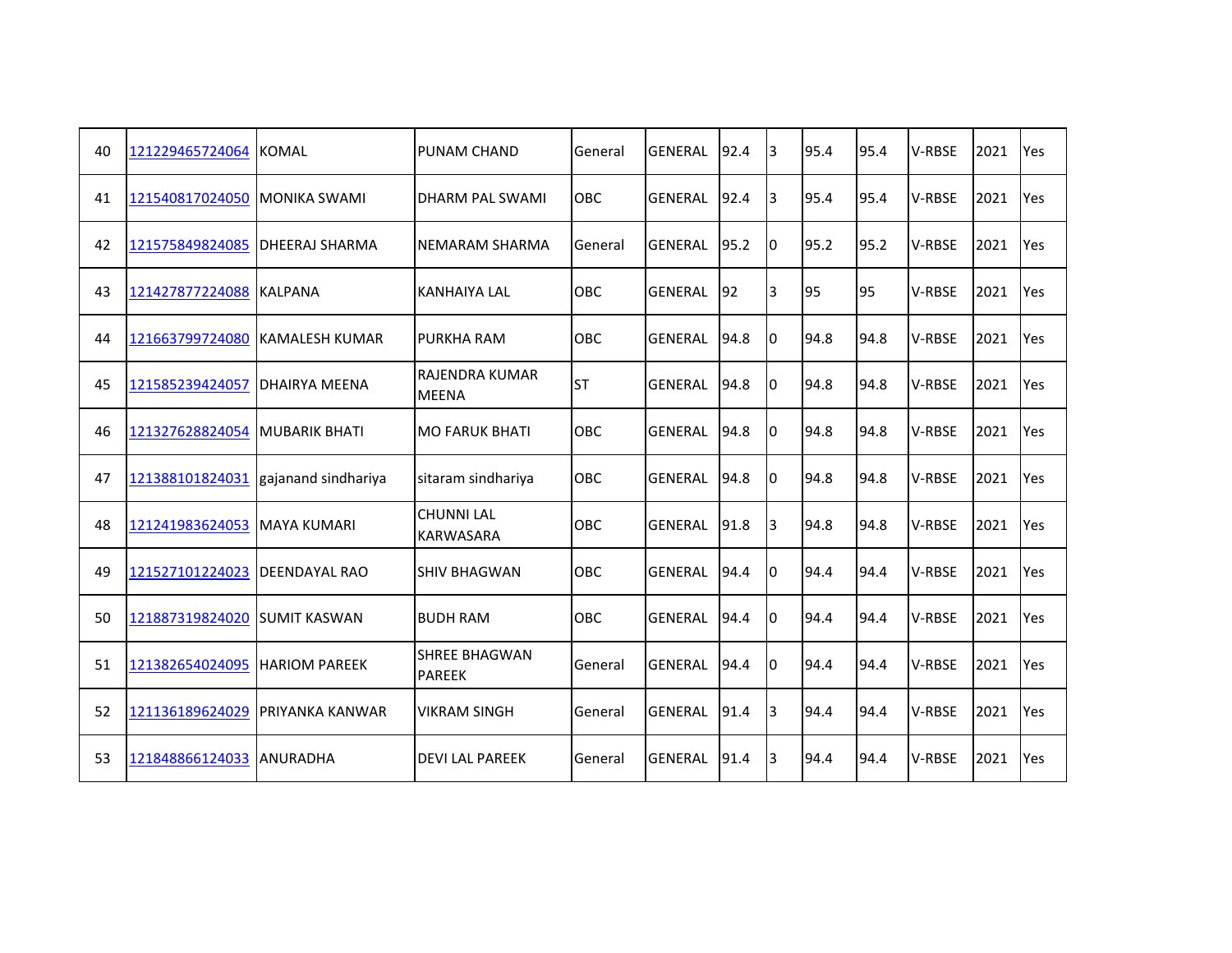| 54 | 121916502824074 | POOJA MEV                           | RAJURAM                            | <b>SC</b>  | <b>GENERAL</b> | 91.4 | l3             | 94.4 | 94.4 | <b>V-RBSE</b> | 2021 | Yes        |
|----|-----------------|-------------------------------------|------------------------------------|------------|----------------|------|----------------|------|------|---------------|------|------------|
| 55 | 121292327224098 | <b>DIVYA SHARMA</b>                 | <b>SHYAM LAL SHARMA</b>            | General    | <b>GENERAL</b> | 91.4 | IЗ             | 94.4 | 94.4 | V-RBSE        | 2021 | Yes        |
| 56 | 121393692624020 | <b>I</b> GULAFSHA BANO              | <b>ASLAM ALI KILANIYAN</b>         | OBC        | <b>GENERAL</b> | 91.4 | 3              | 94.4 | 94.4 | V-RBSE        | 2021 | Yes        |
| 57 | 121252528624048 | <b>ISUMAN MEGHWAL</b>               | <b>SHYODAN RAM</b>                 | <b>SC</b>  | <b>GENERAL</b> | 91.2 | I3             | 94.2 | 94.2 | <b>V-RBSE</b> | 2021 | Yes        |
| 58 | 121236153624025 | <b>EKTA TANWAR</b>                  | <b>CHYANANMAL</b><br><b>TANWAR</b> | OBC        | <b>GENERAL</b> | 91   | 3              | 94   | 94   | V-RBSE        | 2021 | Yes        |
| 59 | 121489939724025 | <b>SUNITA PRAJAPAT</b>              | <b>KISHAN LAL PRAJAPAT</b>         | <b>OBC</b> | <b>GENERAL</b> | 91   | 3              | 94   | 94   | <b>V-RBSE</b> | 2021 | <b>Yes</b> |
| 60 | 121774865424026 | <b>SUNIL KUMAR</b>                  | <b>MADAN LAL</b>                   | <b>OBC</b> | <b>GENERAL</b> | 93.8 | Iо             | 93.8 | 93.8 | V-RBSE        | 2021 | Yes        |
| 61 | 121427858324012 | <b>SUNIL KUMAR</b>                  | <b>MUKHRAM SARAN</b>               | <b>OBC</b> | <b>GENERAL</b> | 93.8 | IO.            | 93.8 | 93.8 | <b>V-RBSE</b> | 2021 | Yes        |
| 62 | 121847246724053 | <b>ASHOK KUMAR</b><br><b>SUTHAR</b> | <b>PHUSA RAM SUTHAR</b>            | OBC        | <b>GENERAL</b> | 93.4 | IO.            | 93.4 | 93.4 | V-RBSE        | 2021 | Yes        |
| 63 | 121992915024085 | <b>MOHIT SONI</b>                   | <b>GOPAL SONI</b>                  | OBC        | <b>GENERAL</b> | 93.4 | Iо             | 93.4 | 93.4 | V-RBSE        | 2021 | Yes        |
| 64 | 121348161124012 | <b>SURENDRA KUMAR</b>               | <b>HARI RAM PANDIYA</b>            | General    | <b>GENERAL</b> | 93.4 | 0              | 93.4 | 93.4 | V-RBSE        | 2021 | Yes        |
| 65 | 121443147824091 | <b>BITU</b>                         | <b>TULSI RAM PRAJAPAT</b>          | OBC        | <b>GENERAL</b> | 93.2 | 10             | 93.2 | 93.2 | V-RBSE        | 2021 | Yes        |
| 66 | 121275435424070 | <b>I</b> SUMAN CHAUHAN              | <b>BANVARI LAL</b>                 | <b>SC</b>  | <b>GENERAL</b> | 90   | $\overline{3}$ | 93   | 93   | <b>V-RBSE</b> | 2021 | Yes        |
| 67 | 121259587324093 | <b>KOMAL SAINI</b>                  | <b>RAMNIWAS SAINI</b>              | OBC        | <b>GENERAL</b> | 190  | 3              | 93   | 93   | V-RBSE        | 2021 | Yes        |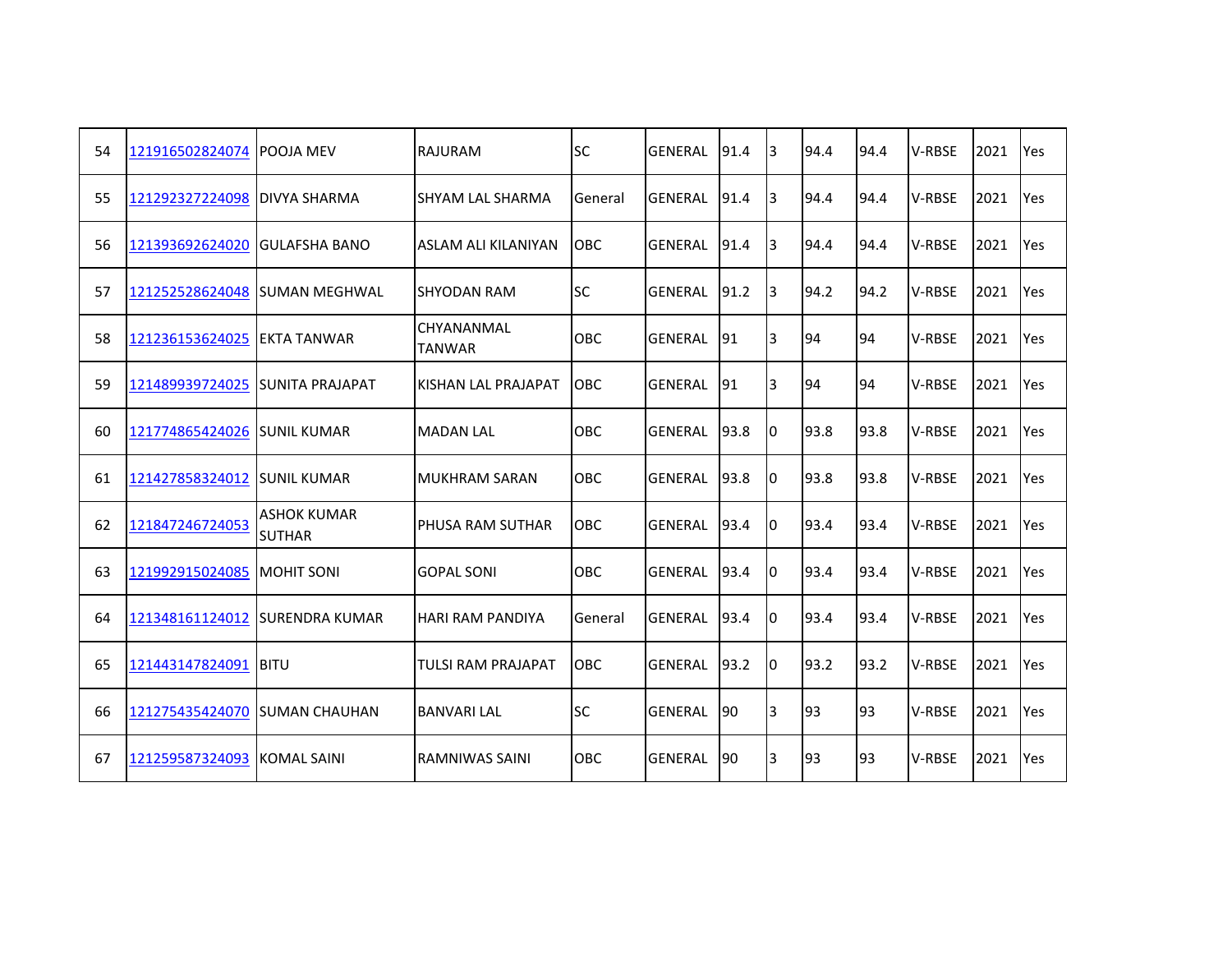| 68 | 121847375224067        | <b>IPOONAM PRAJAPAT</b> | IGANESH KUMAR        | <b>OBC</b> | <b>GENERAL</b>  | 190 | 13 | 93  | 193 | <b>V-RBSE</b> | 2021 | <b>Yes</b>  |
|----|------------------------|-------------------------|----------------------|------------|-----------------|-----|----|-----|-----|---------------|------|-------------|
| 69 | 121648029424050 CHHOTU |                         | <b>HARI RAM</b>      | ІОВС       | <b>GENERAL</b>  | 190 | 3  | 193 | 193 | <b>V-RBSE</b> | 2021 | <b>Yes</b>  |
| 70 | 121950408524044        | <b>ITINA PRAJAPAT</b>   | DEVANAND             | ІОВС       | <b>IGENERAL</b> | 190 | 13 | 193 | 193 | <b>V-RBSE</b> | 2021 | <b>Yes</b>  |
| 71 | 121689899224043        | <b>ISANJU SARAN</b>     | <b>GOPIRAM SARAN</b> | <b>OBC</b> | <b>IGENERAL</b> | 190 | 13 | 193 | 193 | <b>V-RBSE</b> | 2021 | <b>IYes</b> |

| <b>EWS Merit List Total Applications: 12 Cutoff: 79.0000</b> |                             |                                     |                           |          |                          |            |    |         |       |               |                   |            |
|--------------------------------------------------------------|-----------------------------|-------------------------------------|---------------------------|----------|--------------------------|------------|----|---------|-------|---------------|-------------------|------------|
|                                                              | <b>Sr.No Application ID</b> | Name of                             | Father's Name             | Category | Admission Perce Bon Tot. |            |    |         | %tile | <b>Board</b>  | <b>Passin</b> Fee |            |
|                                                              |                             | <b>Applicant</b>                    |                           |          | <b>Category</b>          | ntage. us( |    | Perc.(% |       | <b>Name</b>   | g Year            |            |
|                                                              | 121441745224079             | <b>KOMAL PAREEK</b>                 | <b>SHISHPAL</b>           | General  | <b>EWS</b>               | 89         | 3  | 92      | 92    | <b>V-RBSE</b> | 2021              | Yes        |
| 2                                                            | 121306423624030             | INIKHIL PAREEK                      | <b>VED PRAKASH PAREEK</b> | General  | <b>EWS</b>               | 90.4       |    | 90.4    | 90.4  | V-RBSE        | 2021              | Yes        |
| 3                                                            | 121584487224047             | <b>IRAMNIWAS</b>                    | IBHAGIRATH                | General  | <b>EWS</b>               | 90         | Iо | 90      | 90    | <b>V-RBSE</b> | 2021              | Yes        |
| 4                                                            | 121655739624056             | <b>JASHOK CHOTIYA</b>               | PARMANAND                 | General  | <b>EWS</b>               | 190        | 10 | 90      | 90    | V-RBSE        | 2021              | Yes        |
| 5.                                                           | 121699342024027             | <b>VIKRAM SINGH</b>                 | <b>REVANT SINGH</b>       | General  | <b>EWS</b>               | 89.8       | I0 | 89.8    | 89.8  | V-RBSE        | 2021              | Yes        |
| 6                                                            | 121534805024049             | <b>ARVND PAREEK</b>                 | <b>RAMANAND PAREEK</b>    | General  | <b>EWS</b>               | 89         | 10 | 89      | 89    | V-RBSE        | 2021              | Yes        |
|                                                              | 121702132324092             | <b>RAJYAWARDHAN</b><br><b>SINGH</b> | ISATYAVEER SINGH          | General  | lews                     | 85.2       | I۵ | 85.2    | 85.2  | <b>V-RBSE</b> | 2021              | <b>Yes</b> |
| 8                                                            | 121133462424016             | IKOMAL JOSHI                        | <b>BHANWAR LAL JOSHI</b>  | General  | <b>EWS</b>               | 79.4       | 3  | 82.4    | 82.4  | <b>V-RBSE</b> | 2021              | Yes        |
| 9                                                            | 121161813524060             | <b>MOHD BILAL</b>                   | <b>NATHU GAURI</b>        | General  | <b>EWS</b>               | 81.8       | I٥ | 81.8    | 81.8  | V-RBSE        | 2021              | Yes        |
| 10                                                           | 121314617124089             | IPOONAM JOSHI                       | <b>BHANWAR LAL JOSHI</b>  | General  | <b>EWS</b>               | 176        | 13 | 79      | 79    | <b>V-RBSE</b> | 2021              | Yes        |
| 11                                                           | C12158155842402             | RISHI RAJ                           | SATYAVEER SINGH           | General  | <b>EWS</b>               | 89         | 3  | 192     | 92    | <b>V-RBSE</b> | 2021              | Yes        |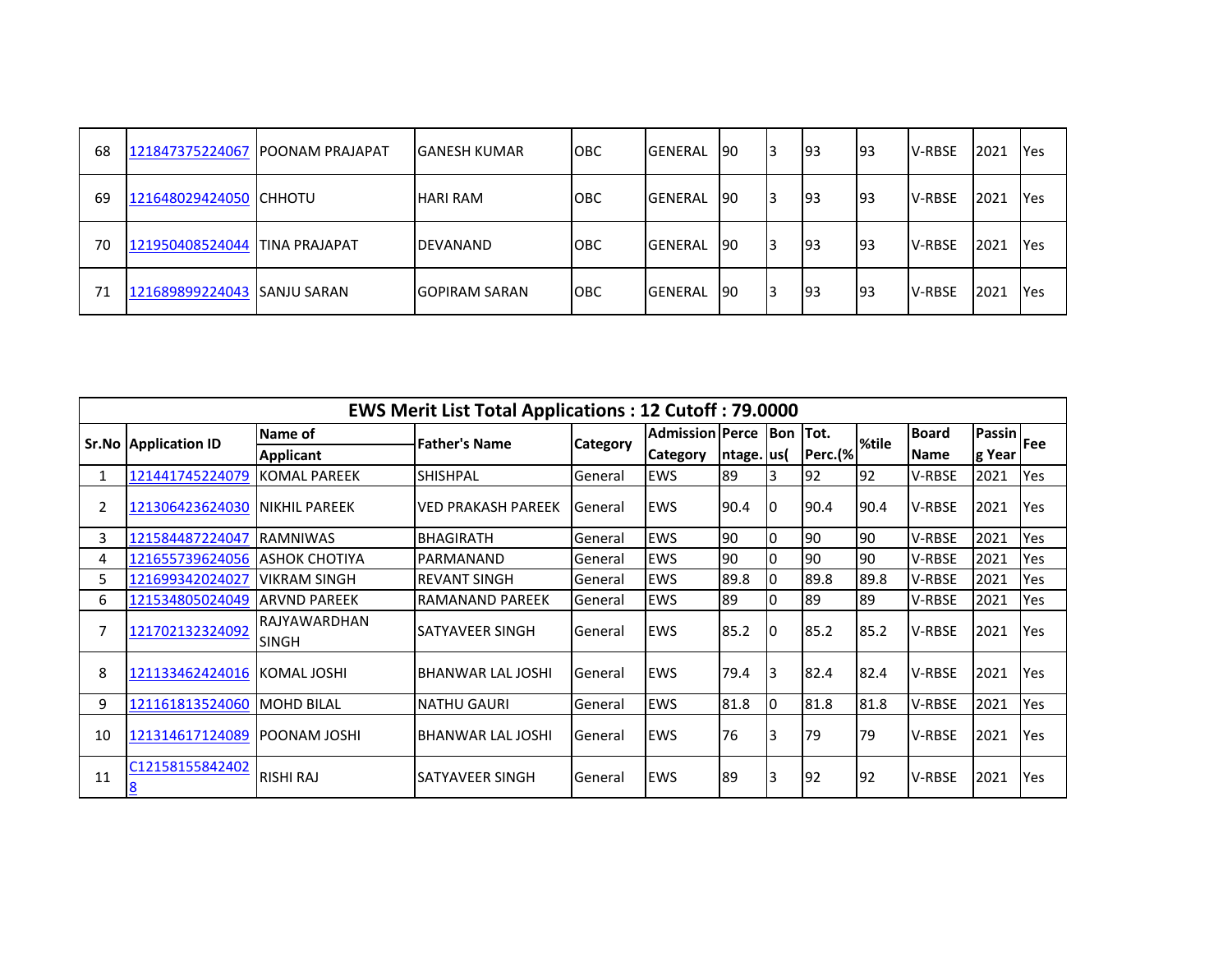|    | <b>OBC Merit List Total Applications: 36 Cutoff: 87.4000</b><br>Admission Perce Bon Tot. |                        |                                        |                 |                 |            |    |         |       |               |        |            |  |  |
|----|------------------------------------------------------------------------------------------|------------------------|----------------------------------------|-----------------|-----------------|------------|----|---------|-------|---------------|--------|------------|--|--|
|    | <b>Sr.No Application ID</b>                                                              | Name of                | <b>Father's Name</b>                   | <b>Category</b> |                 |            |    |         | %tile | <b>Board</b>  | Passin | <b>Fee</b> |  |  |
|    |                                                                                          | <b>Applicant</b>       | <b>OBC</b><br><b>BANWARI LAL SIHAG</b> |                 | <b>Category</b> | ntage. us( |    | Perc.(% |       | Name          | g Year |            |  |  |
| 1  | 121898713524092                                                                          | <b>MANOJ SIHAG</b>     |                                        |                 | <b>OBC</b>      | 92.8       | 10 | 92.8    | 92.8  | <b>V-RBSE</b> | 2021   | Yes        |  |  |
| 2  | 121676056024097                                                                          | <b>MAYA SARAN</b>      | <b>NAND RAM</b>                        | <b>OBC</b>      | <b>OBC</b>      | 89.6       | l3 | 92.6    | 92.6  | <b>V-RBSE</b> | 2021   | Yes        |  |  |
| 3  | 121533193324000                                                                          | <b>PUNAM MAHIYA</b>    | <b>MOHAN RAM</b>                       | OBC             | <b>OBC</b>      | 89.6       | l3 | 92.6    | 92.6  | <b>V-RBSE</b> | 2021   | Yes        |  |  |
| 4  | 121752528124046                                                                          | <b>GUNJAN PRAJAPAT</b> | <b>GIRDHARI LAL</b><br>PRAJAPAT        | <b>OBC</b>      | <b>OBC</b>      | 89.6       | 3  | 92.6    | 92.6  | <b>V-RBSE</b> | 2021   | <b>Yes</b> |  |  |
| 5  | 121777807424098                                                                          | <b>VIMLESH</b>         | <b>MANGI LAL NAI</b>                   | <b>OBC</b>      | <b>OBC</b>      | 92.4       | 10 | 92.4    | 92.4  | <b>V-RBSE</b> | 2021   | Yes        |  |  |
| 6  | 121959349424021                                                                          | <b>SARITA</b>          | <b>SOMVEER</b>                         | OBC.            | <b>OBC</b>      | 89.4       | 3  | 92.4    | 92.4  | <b>V-RBSE</b> | 2021   | Yes        |  |  |
| 7  | 121447342824078                                                                          | <b>VIKAS SWAMI</b>     | CHANDAN MAL SWAMI OBC                  |                 | <b>OBC</b>      | 92.2       | I0 | 92.2    | 92.2  | <b>V-RBSE</b> | 2021   | Yes        |  |  |
| 8  | 121926912624028                                                                          | <b>VIKASH</b>          | <b>SOHAN LAL KHICHAR</b>               | OBC             | OBC             | 92.2       | I٥ | 92.2    | 92.2  | <b>V-RBSE</b> | 2021   | Yes        |  |  |
| 9  | 121755709224075                                                                          | <b>RAM MURTI</b>       | <b>GORISHANKAR</b>                     | OBC             | OBC             | 89         | l3 | 92      | 92    | <b>V-RBSE</b> | 2021   | Yes        |  |  |
| 10 | 121100067024088                                                                          | <b>VICKY PRAJAPAT</b>  | <b>SAJJAN KUMAR</b><br>PRAJAPAT        | OBC             | <b>OBC</b>      | 91.4       | I٥ | 91.4    | 91.4  | <b>V-RBSE</b> | 2021   | Yes        |  |  |
| 11 | 121455570024090                                                                          | IDIVYANSHU             | <b>RAJESH SAINI</b>                    | OBC             | <b>OBC</b>      | 91.4       | 10 | 91.4    | 91.4  | <b>V-RBSE</b> | 2021   | Yes        |  |  |
| 12 | 121456412524069                                                                          | ABDUL SISODIYA         | <b>NAWAB ALI</b>                       | OBC             | <b>OBC</b>      | 91.2       | 10 | 91.2    | 91.2  | <b>V-RBSE</b> | 2021   | Yes        |  |  |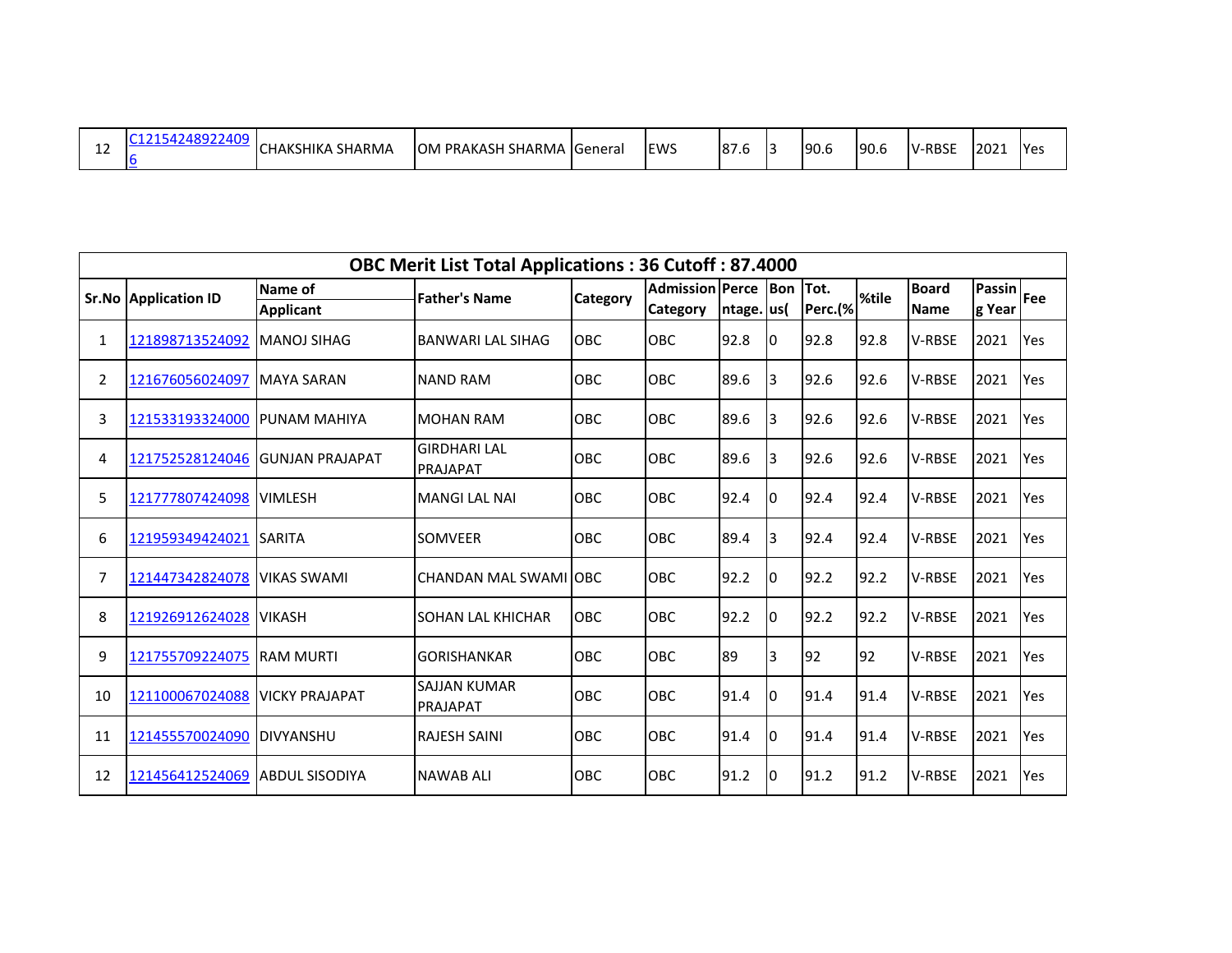| 13 | 121612387524087 | <b>ANIL KUMAR</b>             | <b>KAILASH CHANDRA</b><br><b>BHARTI</b> | <b>OBC</b> | <b>OBC</b> | 91.2 | I0 | 91.2 | 91.2 | <b>V-RBSE</b> | 2021 | Yes |
|----|-----------------|-------------------------------|-----------------------------------------|------------|------------|------|----|------|------|---------------|------|-----|
| 14 | 121957924124018 | <b>SUMAN NAI</b>              | <b>BABU LAL NAI</b>                     | OBC        | OBC        | 88   | Iз | 91   | 91   | V-RBSE        | 2021 | Yes |
| 15 | 121898860024050 | <b>REKHA PRAJAPAT</b>         | <b>JAGDISH PRASAD</b>                   | <b>OBC</b> | <b>OBC</b> | 87.6 | 13 | 90.6 | 90.6 | <b>V-RBSE</b> | 2021 | Yes |
| 16 | 121292866224055 | <b>VINOD KUMAR</b>            | <b>SHISH PAL</b>                        | <b>OBC</b> | OBC        | 87.6 | l3 | 90.6 | 90.6 | V-RBSE        | 2021 | Yes |
| 17 | 121553148324048 | <b>BANAWARI LAL</b>           | <b>SATYAPAL POONIA</b>                  | OBC        | OBC        | 90.4 | Iо | 90.4 | 90.4 | V-RBSE        | 2021 | Yes |
| 18 | 121917272724055 | <b>SARITA</b>                 | <b>MANIRAM</b>                          | <b>OBC</b> | <b>OBC</b> | 87.4 | l3 | 90.4 | 90.4 | <b>V-RBSE</b> | 2021 | Yes |
| 19 | 121444080324023 | KISAN NATH                    | <b>GANESH NATH</b>                      | OBC        | <b>OBC</b> | 90.2 | IО | 90.2 | 90.2 | V-RBSE        | 2021 | Yes |
| 20 | 121283701024000 | <b>RAJBALA GANDAS</b>         | DHANNA RAM                              | <b>OBC</b> | <b>OBC</b> | 87.2 | 13 | 90.2 | 90.2 | <b>V-RBSE</b> | 2021 | Yes |
| 21 | 121390874424025 | IANITA SWAMI                  | <b>RATI RAM</b>                         | OBC        | OBC        | 87.2 | 13 | 90.2 | 90.2 | V-RBSE        | 2021 | Yes |
| 22 | 121885134424057 | <b>MANISH KUMAR</b><br>POONIA | <b>KAPOOR SINGH</b>                     | <b>OBC</b> | <b>OBC</b> | 89.8 | IО | 89.8 | 89.8 | V-RBSE        | 2021 | Yes |
| 23 | 121508062024076 | <b>PAYAL PRAJAPAT</b>         | <b>BAJRANG LAL</b>                      | <b>OBC</b> | <b>OBC</b> | 86.6 | IЗ | 89.6 | 89.6 | V-RBSE        | 2021 | Yes |
| 24 | 121430902224092 | PRIYANKA BHATI                | <b>SOHAN SINGH</b>                      | OBC        | OBC        | 86.4 | 13 | 89.4 | 89.4 | V-RBSE        | 2019 | Yes |
| 25 | 121410097524044 | <b>NARESH KUMAR</b>           | <b>PEMA RAM</b>                         | <b>OBC</b> | <b>OBC</b> | 89.2 | l0 | 89.2 | 89.2 | V-RBSE        | 2021 | Yes |
| 26 | 121296962824047 | İKANHAIYALAL SWAMI            | <b>INDRA DAS SWAMI</b>                  | <b>OBC</b> | <b>OBC</b> | 89   | I0 | 89   | 89   | <b>V-RBSE</b> | 2021 | Yes |
| 27 | 121147344424064 | <b>JITENDER SAHARAN</b>       | SUKHA RAM SAHARAN                       | OBC        | <b>OBC</b> | 89   | 10 | 89   | 89   | V-RBSE        | 2021 | Yes |
| 28 | 121840163524010 | <b>PANKAJ NAI</b>             | <b>RAGUVEER NAI</b>                     | OBC        | OBC        | 89   | l0 | 89   | 89   | V-RBSE        | 2021 | Yes |
| 29 | 121347760324080 | <b>ANKIT SINWAR</b>           | BHAGWANA RAM                            | OBC.       | <b>OBC</b> | 89   | I0 | 89   | 89   | V-RBSE        | 2021 | Yes |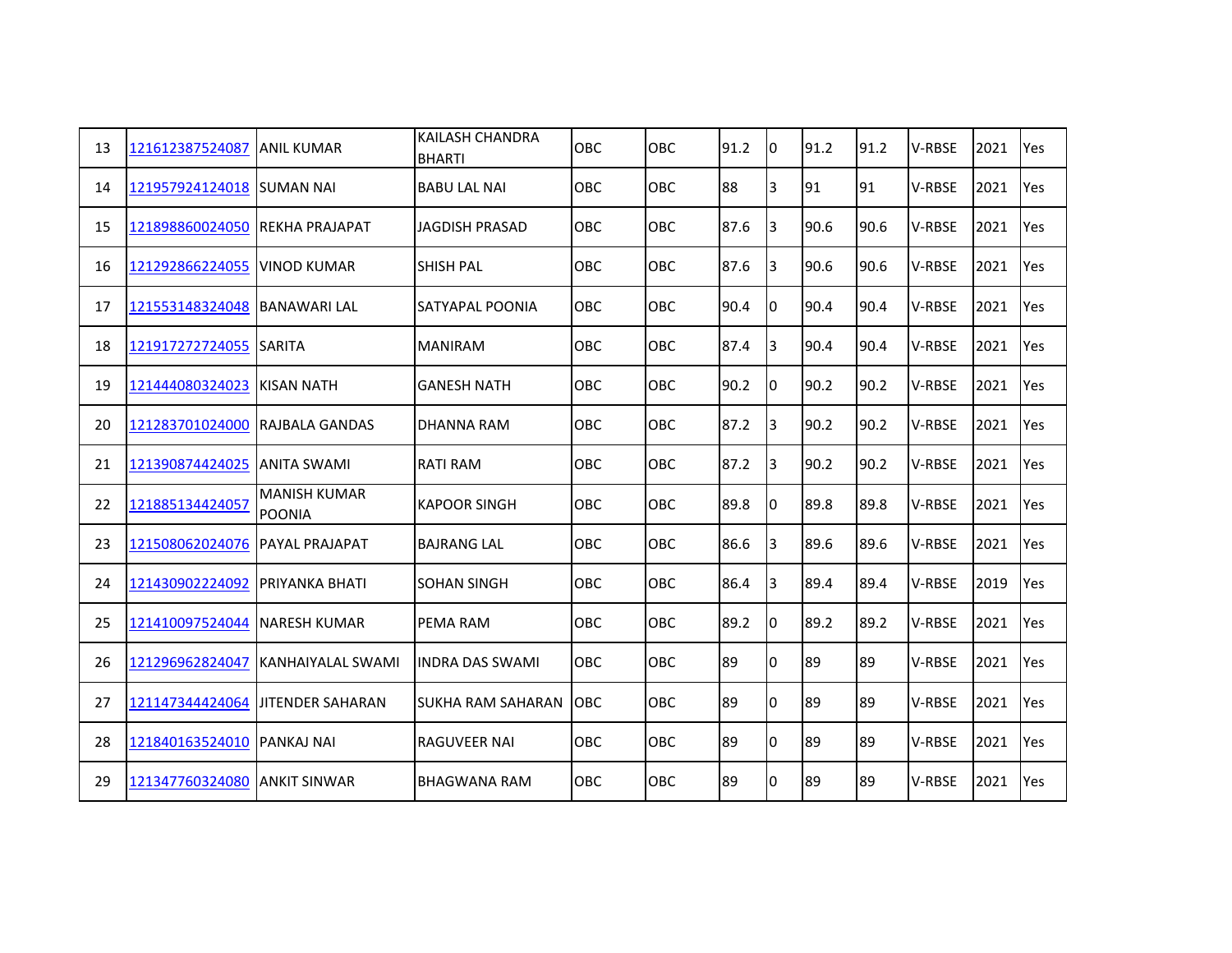| 30 | 121637639924032 | <b>IRAMCHANDRA SONI</b> | <b>JAGMAL SONI</b>               | <b>IOBC</b> | <b>OBC</b>  | 88.8 | 10 | 88.8 | 88.8 | <b>V-RBSE</b> | 2021 | <b>Yes</b>  |
|----|-----------------|-------------------------|----------------------------------|-------------|-------------|------|----|------|------|---------------|------|-------------|
| 31 | 121114758224073 | <b>IYUGANK SAINI</b>    | IVISHNU KUMAR SAINI              | <b>OBC</b>  | <b>IOBC</b> | 88.6 | 10 | 88.6 | 88.6 | <b>V-RBSE</b> | 2021 | <b>IYes</b> |
| 32 | 121323423524027 | <b>SUNIL KUMAR</b>      | <b>JAI PRAKASH</b><br>DHIDHARIYA | <b>IOBC</b> | <b>OBC</b>  | 88.4 | IО | 88.4 | 88.4 | <b>V-RBSE</b> | 2021 | <b>Yes</b>  |
| 33 | 121597878724032 | <b>IOMPRAKASH SARAN</b> | <b>HARMANA RAM</b>               | <b>IOBC</b> | <b>OBC</b>  | 88   | IО | 188  | 188  | <b>V-RBSE</b> | 2021 | <b>Yes</b>  |
| 34 | 121373566324068 | <b>PRATIKASHA SAINI</b> | ISHYAMLAL SAINI                  | <b>IOBC</b> | <b>OBC</b>  | 185  | 3  | 188  | 188  | <b>V-RBSE</b> | 2021 | <b>Yes</b>  |
| 35 | 121534956024037 | <b>RAJESH</b>           | <b>HARLAL SARAN</b>              | <b>IOBC</b> | <b>OBC</b>  | 87.6 | IО | 87.6 | 87.6 | <b>V-RBSE</b> | 2021 | <b>Yes</b>  |
| 36 | 121291624324085 | IKISHOR SINGH           | ISUMER SINGH KHINCHI IOBC        |             | <b>IOBC</b> | 87.4 | 10 | 87.4 | 87.4 | <b>V-RBSE</b> | 2021 | <b>IYes</b> |

|                | SC Merit List Total Applications: 27 Cutoff: 65.8000 |                            |                      |                 |                          |            |    |         |       |               |        |            |  |
|----------------|------------------------------------------------------|----------------------------|----------------------|-----------------|--------------------------|------------|----|---------|-------|---------------|--------|------------|--|
|                | <b>Sr.No   Application ID</b>                        | <b>Name of</b>             | <b>Father's Name</b> | <b>Category</b> | Admission Perce Bon Tot. |            |    |         | %tile | <b>Board</b>  | Passin | <b>Fee</b> |  |
|                |                                                      | <b>Applicant</b>           |                      |                 | <b>Category</b>          | ntage. us( |    | Perc.(% |       | <b>Name</b>   | g Year |            |  |
|                | 121407921524037                                      | <b>SONU MEV</b>            | <b>NANDRAM MEV</b>   | lsc             | <b>SC</b>                | 89.6       | 13 | 92.6    | 92.6  | <b>V-RBSE</b> | 2021   | Yes        |  |
| $\overline{2}$ | 121171992224089                                      | <b>IMAYA MEGHWAL</b>       | MAHENDRA KUMAR       | lsc             | lsc                      | 89         | l3 | 192     | 192   | <b>V-RBSE</b> | 2021   | <b>Yes</b> |  |
| 3              | 121656245424080 BHAWANA                              |                            | BHAJAN LAL KALWA     | lsc             | lsc                      | 88.6       | 13 | 91.6    | 91.6  | V-RBSE        | 2021   | <b>Yes</b> |  |
| 4              | 121898645924021                                      | IMAHENDRA KUMAR            | IKANARAM MEGHWAL     | <b>SC</b>       | lsc                      | 91.2       | 10 | 191.2   | 91.2  | V-RBSE        | 2021   | Yes        |  |
| 5              | 121289266124049                                      | IKHUSHBOO MEGHWAL IRAJURAM |                      | lsc             | lsc                      | 88         | 13 | 191     | 191   | <b>V-RBSE</b> | 2021   | Yes        |  |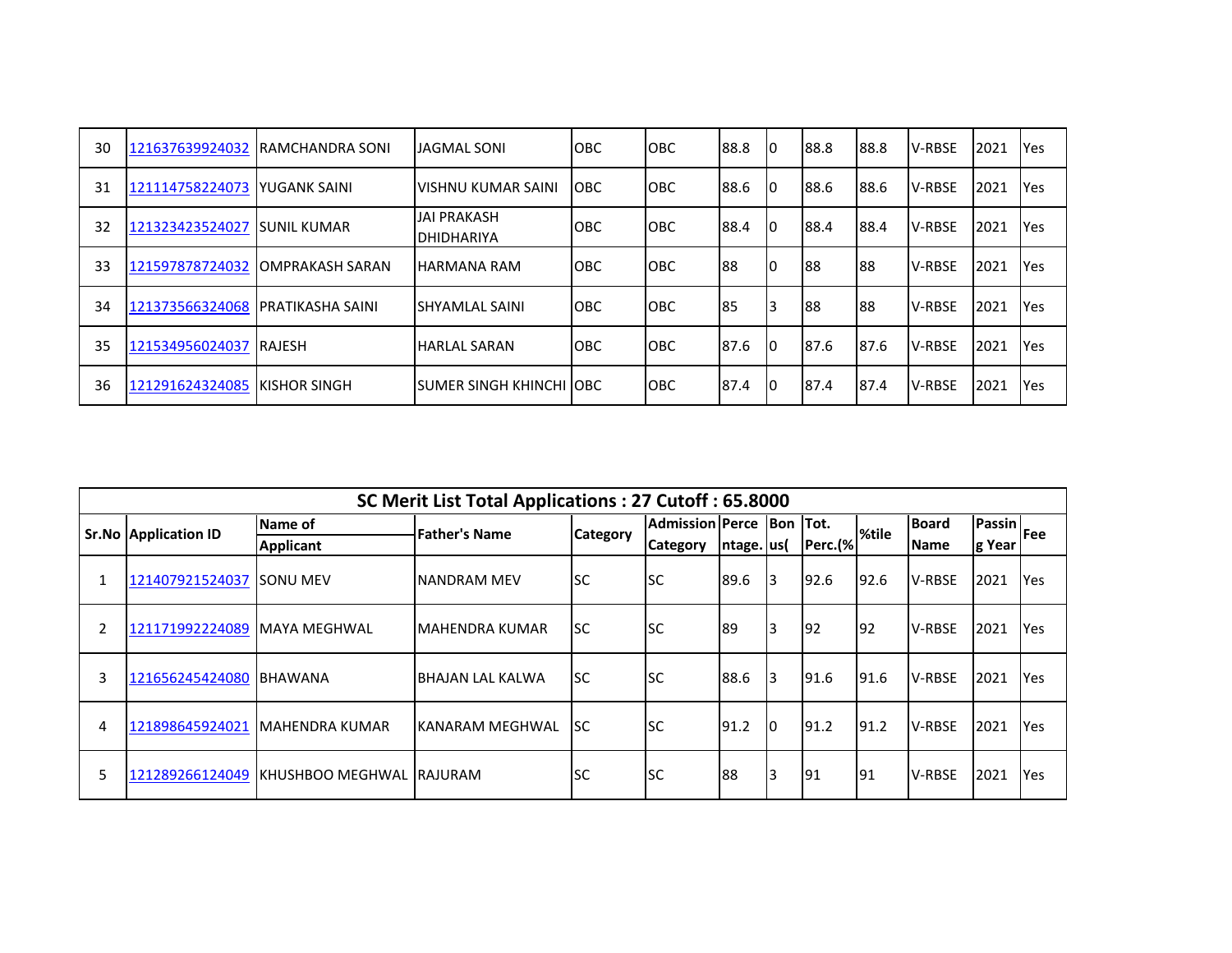| 6  | 121604001924033 | PRADEEP KUMAR<br><b>MEGHWAL</b>          | DEVILAL MEGHWAL                       | <b>SC</b>   | <b>SC</b> | 90.8 | Iо             | 90.8 | 90.8 | <b>V-RBSE</b> | 2021 | Yes |
|----|-----------------|------------------------------------------|---------------------------------------|-------------|-----------|------|----------------|------|------|---------------|------|-----|
| 7  | 121454200824019 | <b>NIRMLA</b>                            | <b>MUNNI RAM</b>                      | <b>SC</b>   | <b>SC</b> | 87.6 | 13             | 90.6 | 90.6 | V-RBSE        | 2021 | Yes |
| 8  | 121632379424083 | ISUNIL KUMAR BEGAR                       | <b>TUGNA RAM</b>                      | <b>SC</b>   | <b>SC</b> | 90   | Iо             | 90   | 90   | V-RBSE        | 2021 | Yes |
| 9  | 121183914324094 | <b>VIRENDRA MEGHWAL</b>                  | <b>JAGDISH PRASAD</b>                 | <b>SC</b>   | <b>SC</b> | 89.2 | $\overline{0}$ | 89.2 | 89.2 | V-RBSE        | 2021 | Yes |
| 10 | 121884072724080 | <b>CHANDRA PRAKASH</b><br><b>MEGHWAL</b> | <b>RANJIT KUMAR</b><br><b>MEGHWAL</b> | <b>SC</b>   | <b>SC</b> | 89.2 | 10             | 89.2 | 89.2 | V-RBSE        | 2021 | Yes |
| 11 | 121145984024020 | <b>SURENDRA</b>                          | <b>MALA RAM</b>                       | <b>SC</b>   | <b>SC</b> | 89   | Iо             | 89   | 89   | V-RBSE        | 2021 | Yes |
| 12 | 121494591024036 | SHEELA MEGHWAL                           | <b>SATYANARAYAN</b><br><b>MEGHWAL</b> | <b>SC</b>   | <b>SC</b> | 85.6 | Iз             | 88.6 | 88.6 | V-RBSE        | 2021 | Yes |
| 13 | 121901148724036 | <b>PRAVEEN MEV</b>                       | <b>RADHESHYAM MEV</b>                 | <b>SC</b>   | <b>SC</b> | 88   | l0             | 88   | 88   | V-RBSE        | 2021 | Yes |
| 14 | 121828690224010 | <b>JAGDISH PRASAD</b>                    | <b>MANGILAL MEGHWAL</b>               | <b>SC</b>   | <b>SC</b> | 87.8 | Iо             | 87.8 | 87.8 | V-RBSE        | 2021 | Yes |
| 15 | 121763544524027 | <b>JEEVRAJ MEGHWAL</b>                   | <b>RAMCHANDRA</b><br><b>MEGHWAL</b>   | <b>SC</b>   | <b>SC</b> | 86.8 | Iо             | 86.8 | 86.8 | <b>V-RBSE</b> | 2021 | Yes |
| 16 | 121680749224030 | RAJVEER KALWA                            | KALU RAM KALWA                        | <b>SC</b>   | <b>SC</b> | 85.2 | 10             | 85.2 | 85.2 | V-RBSE        | 2021 | Yes |
| 17 | 121724159724032 | <b>KESHAV KHEDIWAL</b>                   | PRADEEP KUMAR<br><b>KHEDIWAL</b>      | <b>SC</b>   | <b>SC</b> | 84.6 | 10             | 84.6 | 84.6 | V-RBSE        | 2020 | Yes |
| 18 | 121353891924043 | <b>BADAL PRAKASH</b>                     | OM PRAKASH SALWAN                     | <b>I</b> sc | <b>SC</b> | 84.6 | l0             | 84.6 | 84.6 | V-RBSE        | 2021 | Yes |
| 19 | 121135639224027 | <b>VIKAS KUMAR</b><br><b>MEGHWAL</b>     | <b>OM PRAKASH</b><br><b>MEGHWAL</b>   | <b>SC</b>   | <b>SC</b> | 84.6 | 10             | 84.6 | 84.6 | V-RBSE        | 2021 | Yes |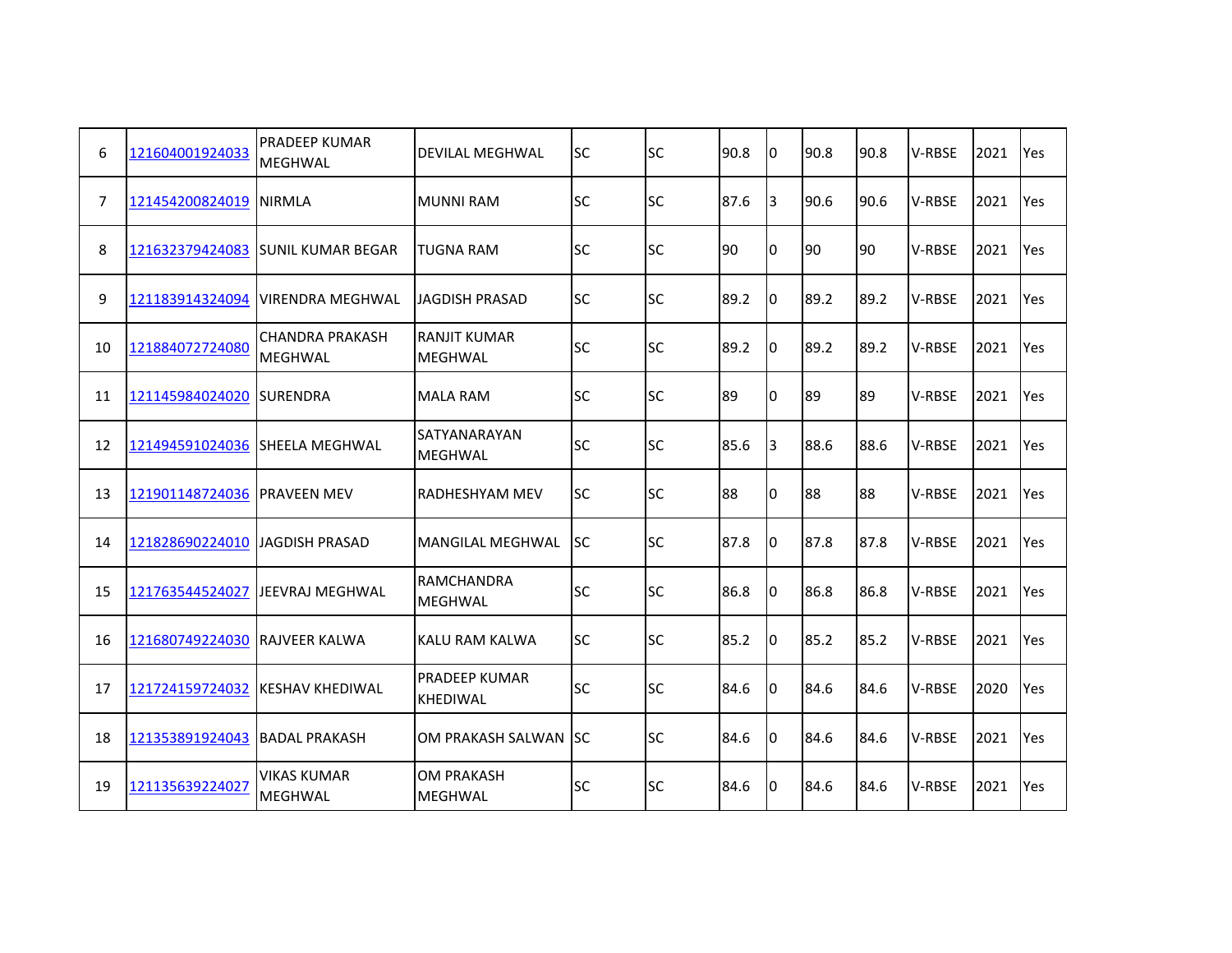| 20 | 121685768724015 | <b>INITISH KUMAR</b>  | IDEVI LAL MEGHWAL         | <b>SC</b> | <b>SC</b> | 83.2 | 10 | 83.2 | 83.2 | <b>V-RBSE</b> | 2021 | Yes        |
|----|-----------------|-----------------------|---------------------------|-----------|-----------|------|----|------|------|---------------|------|------------|
| 21 | 121413659024095 | <b>TEENA MEGHWAL</b>  | HANUMAN PRASAD<br>MEGHWAL | <b>SC</b> | <b>SC</b> | 79.6 | l3 | 82.6 | 82.6 | <b>V-RBSE</b> | 2020 | Yes        |
| 22 | 121841166924025 | <b>IHARISHCHANDRA</b> | JAGDEESH PRASAD           | <b>SC</b> | <b>SC</b> | 81.8 | I0 | 81.8 | 81.8 | V-RBSE        | 2021 | Yes        |
| 23 | 121532697524016 | <b>SURESH KUMAR</b>   | <b>NANDRAM</b>            | lsc       | <b>SC</b> | 81.8 | Iо | 81.8 | 81.8 | <b>V-RBSE</b> | 2021 | Yes        |
| 24 | 121730909024046 | <b>IMAMTA</b>         | <b>MANGILAL</b>           | <b>SC</b> | <b>SC</b> | 78.2 | l3 | 81.2 | 81.2 | <b>V-RBSE</b> | 2020 | <b>Yes</b> |
| 25 | 121940200724099 | <b>AARTI</b>          | IKALURAM NAYAK            | <b>SC</b> | <b>SC</b> | 78.2 | l3 | 81.2 | 81.2 | <b>V-RBSE</b> | 2021 | Yes        |
| 26 | 121775257824096 | <b>PRIYANKA</b>       | <b>PURUSHOTAM</b>         | lsc       | lsc       | 66.8 | l3 | 69.8 | 69.8 | <b>V-RBSE</b> | 2020 | Yes        |
| 27 | 121703477324074 | <b>JANKIT BHATIYA</b> | lLALCHAND MEGHWAL         | lsc.      | <b>SC</b> | 65.8 | 10 | 65.8 | 65.8 | <b>V-RBSE</b> | 2020 | Yes        |

| ST Merit List Total Applications: 3 Cutoff: 78.4000 |                              |                                    |                                 |                 |                          |              |    |             |       |               |        |                    |
|-----------------------------------------------------|------------------------------|------------------------------------|---------------------------------|-----------------|--------------------------|--------------|----|-------------|-------|---------------|--------|--------------------|
|                                                     | <b>Sr.No Application ID</b>  | Name of                            | <b>Father's Name</b>            | <b>Category</b> | Admission Perce Bon Tot. |              |    | Perc.(%     | %tile | <b>Board</b>  |        | <b>IPassin</b> Fee |
|                                                     |                              | <b>Applicant</b>                   |                                 |                 | <b>Category</b>          | Intage. Jus( |    |             |       | <b>IName</b>  | g Year |                    |
|                                                     |                              | 121342713124012 KANHAIYA LAL MEENA | <b>IRAM LAL MEENA</b>           | Ist             | Ist                      | 187          | 10 | 187         | 187   | <b>V-RBSE</b> | 2021   | <b>IYes</b>        |
|                                                     | 121984349724057 KUMKUM       |                                    | IMAHESH CHANDER<br><b>MFFNA</b> |                 | IST                      | 82.2         |    | <b>85.2</b> | 85.2  | <b>V-RBSE</b> | 2021   | <b>IYes</b>        |
|                                                     | 121176060424068 VIKASH MEENA |                                    | <b>RAM SWARUP</b>               | .ST             | <b>IST</b>               | 78.4         | ١O | 78.4        | 78.4  | <b>V-RBSE</b> | 2021   | <b>IYes</b>        |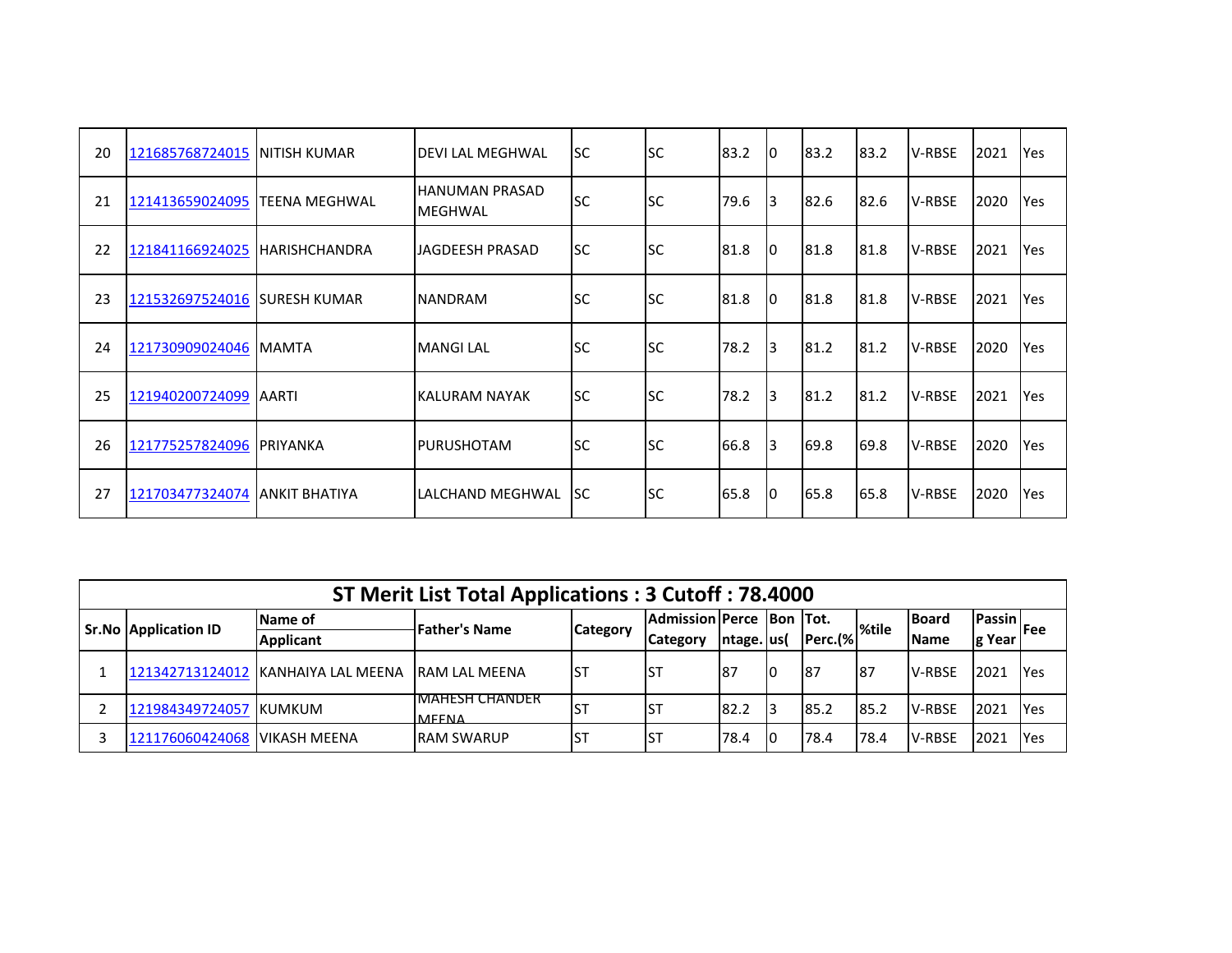|                                                                  | SBD GOVT. PG COLLEGE, SARDARSHAHAR            |                                       |                                       |          |                |                |                       |        |        |             |        |     |
|------------------------------------------------------------------|-----------------------------------------------|---------------------------------------|---------------------------------------|----------|----------------|----------------|-----------------------|--------|--------|-------------|--------|-----|
|                                                                  | <b>B.SC. I BIO CONVERSION II LIST 2021-22</b> |                                       |                                       |          |                |                |                       |        |        |             |        |     |
| <b>General Merit List Total Applications: 27 Cutoff: 86.0000</b> |                                               |                                       |                                       |          |                |                |                       |        |        |             |        |     |
|                                                                  |                                               | Name of                               | Admission Percen Bonu Tot.            |          |                |                | <b>Board</b><br>%tile |        | Passin | Fee         |        |     |
|                                                                  | <b>Sr.No Application ID</b>                   | <b>Applicant</b>                      | <b>Father's Name</b>                  | Category | Category       | tage. $($ s(%) |                       | Perc.( |        | <b>Name</b> | g Year |     |
| $\mathbf{1}$                                                     | 121522126024030                               | <b>NARESH KUMAR</b>                   | <b>OM SINGH</b>                       | General  | <b>GENERAL</b> | 92.4           | Iо                    | 92.4   | 92.4   | <b>RBSE</b> | 2021   | Yes |
| 2                                                                | 121855979024091                               | NIRMALA DIXIT                         | ANIL KUMAR                            | General  | <b>GENERAL</b> | 89             | l3                    | 92     | 92     | <b>RBSE</b> | 2021   | Yes |
| $\overline{3}$                                                   | 121150276324095                               | <b>IPANKAJ UPADHYAY</b>               | <b>PAWAN KUMAR</b><br><b>UPADHYAY</b> | General  | <b>GENERAL</b> | 91.8           | 10                    | 91.8   | 91.8   | <b>RBSE</b> | 2021   | Yes |
| 4                                                                | 121354466024040                               | <b>HARSH PAREEK</b>                   | <b>GHANSHYAM</b>                      | General  | <b>GENERAL</b> | 91.4           | 10                    | 91.4   | 91.4   | <b>RBSE</b> | 2021   | Yes |
| 5                                                                | 121606218924040                               | <b>RAJESH KUMAR</b><br><b>ISHARMA</b> | SANWARMAL SHARMA General              |          | <b>GENERAL</b> | 91             | 10                    | 91     | 91     | <b>RBSE</b> | 2021   | Yes |
| 6                                                                | 121854896024058                               | <b>DHARMPAL SINGH</b>                 | <b>BHAGIRATH SINGH</b>                | General  | <b>GENERAL</b> | 91             | I0                    | 91     | 91     | <b>RBSE</b> | 2021   | Yes |
| $\overline{7}$                                                   | 121780467924044                               | <b>RAKESH KUMAR</b>                   | <b>GANGADHAR SHARMA</b>               | General  | <b>GENERAL</b> | 90.4           | Iо                    | 90.4   | 90.4   | <b>RBSE</b> | 2021   | Yes |
| 8                                                                | 121376894924087                               | <b>RITIK KUMAR SHARMA</b>             | <b>ARJUN LAL SHARMA</b>               | General  | <b>GENERAL</b> | 89             | 10                    | 89     | 89     | <b>RBSE</b> | 2021   | Yes |
| 9                                                                | 121802310124044                               | <b>MAMTA</b>                          | <b>BALVEER SINGH</b>                  | General  | GENERAL        | 85.8           | l3                    | 88.8   | 88.8   | <b>RBSE</b> | 2021   | Yes |
| 10                                                               | 121576888624042                               | <b>VIKAS SHARMA</b>                   | <b>RAMKISHAN SHARMA</b>               | General  | <b>GENERAL</b> | 88.6           | 10                    | 88.6   | 88.6   | <b>RBSE</b> | 2021   | Yes |
| 11                                                               | 121903567524015                               | <b>KANHAIYALAL BHOJAK</b>             | <b>DINESH KUMAR</b><br><b>BHOJAK</b>  | OBC      | <b>GENERAL</b> | 87.2           | Iо                    | 87.2   | 87.2   | <b>RBSE</b> | 2021   | Yes |
| 12                                                               | 121188945324025                               | POOJA SAIN                            | SATYANARAYAN<br>SONGRA                | OBC      | GENERAL        | 84.2           | $\vert$ 3             | 87.2   | 87.2   | <b>RBSE</b> | 2021   | Yes |
| 13                                                               | 121169126024054                               | <b>TANIYA JOSHI</b>                   | <b>KAMLESH JOSHI</b>                  | General  | GENERAL        | 84.2           | 13                    | 87.2   | 87.2   | <b>RBSE</b> | 2021   | Yes |